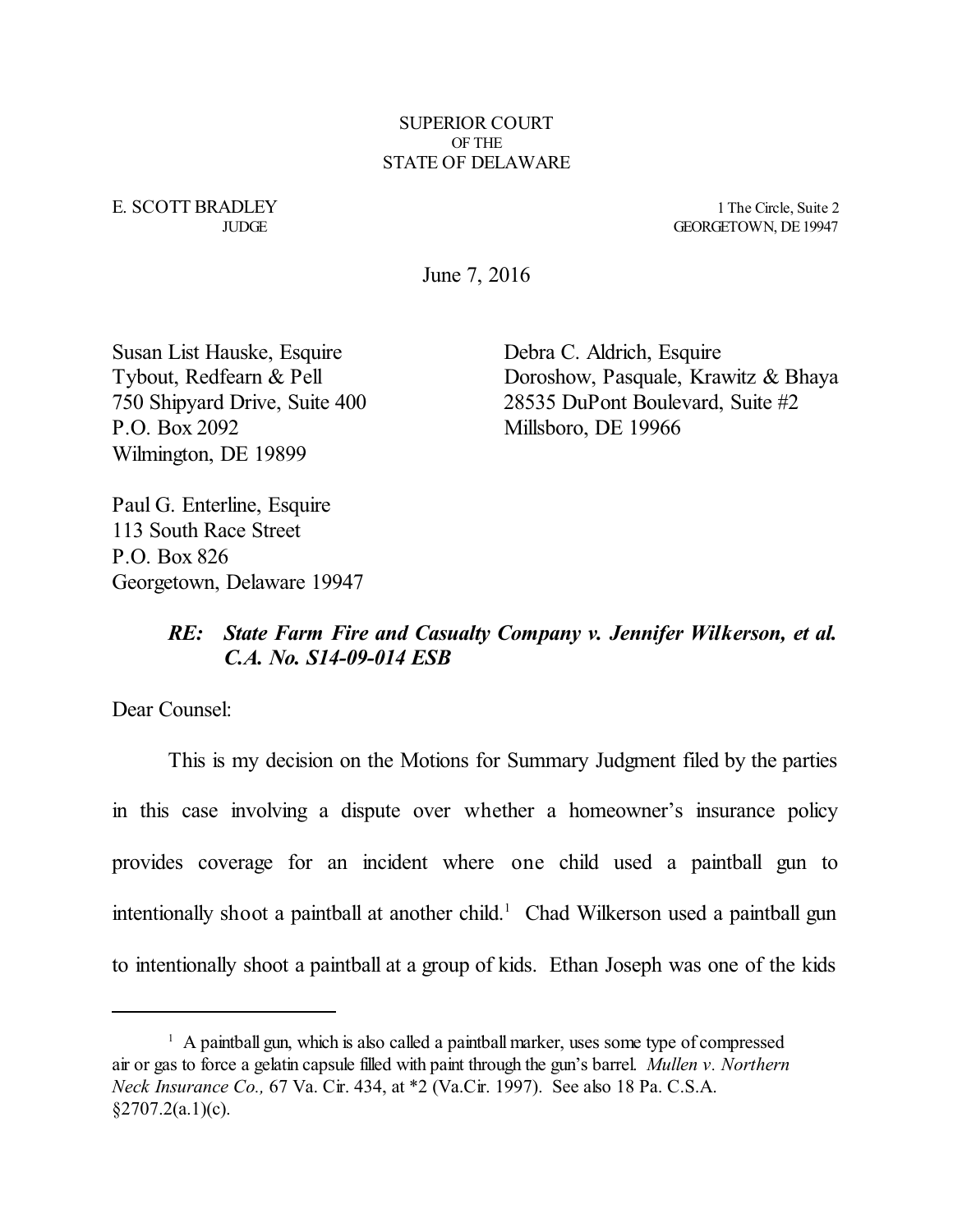in the group. The paintball hit Ethan's eye, causing severe damage to his eye. Ethan and his parents sued Chad and his parents. Chad's parents have a homeowner's insurance policy with State Farm Fire and Casualty Company. Pursuant to the policy, if a suit is brought "against an insured for damages because of bodily injury or property damage to which coverage applies, caused by an occurrence," State Farm will pay up to its limits of liability "for the damages for which the insured is legally liable," and "provide a defense." Excluded from the coverage is "bodily injury or property damage which is either expected or intended by the insured." State Farm filed suit against Chad and Ethan and their respective parents for a declaratory judgment as to whether it is obligated to defend and/or indemnify Chad and his parents as a result of the lawsuit brought against them by Ethan and his parents.

#### **Background**

Chad and some friends were playing football at the Gumboro Community Center. During a break, William Betts drove Chad to a Walmart store to purchase a paintball gun. Shortly thereafter, Chad returned to the Gumboro Community Center. While still in the car, Chad extended the paintball gun outside of the passenger side window, called over to a group of his friends to approach the car, and fired a paintball at the group of kids. The paintball hit Ethan's eye, causing serious damage to it. The following are relevant questions and answers from Chad's deposition: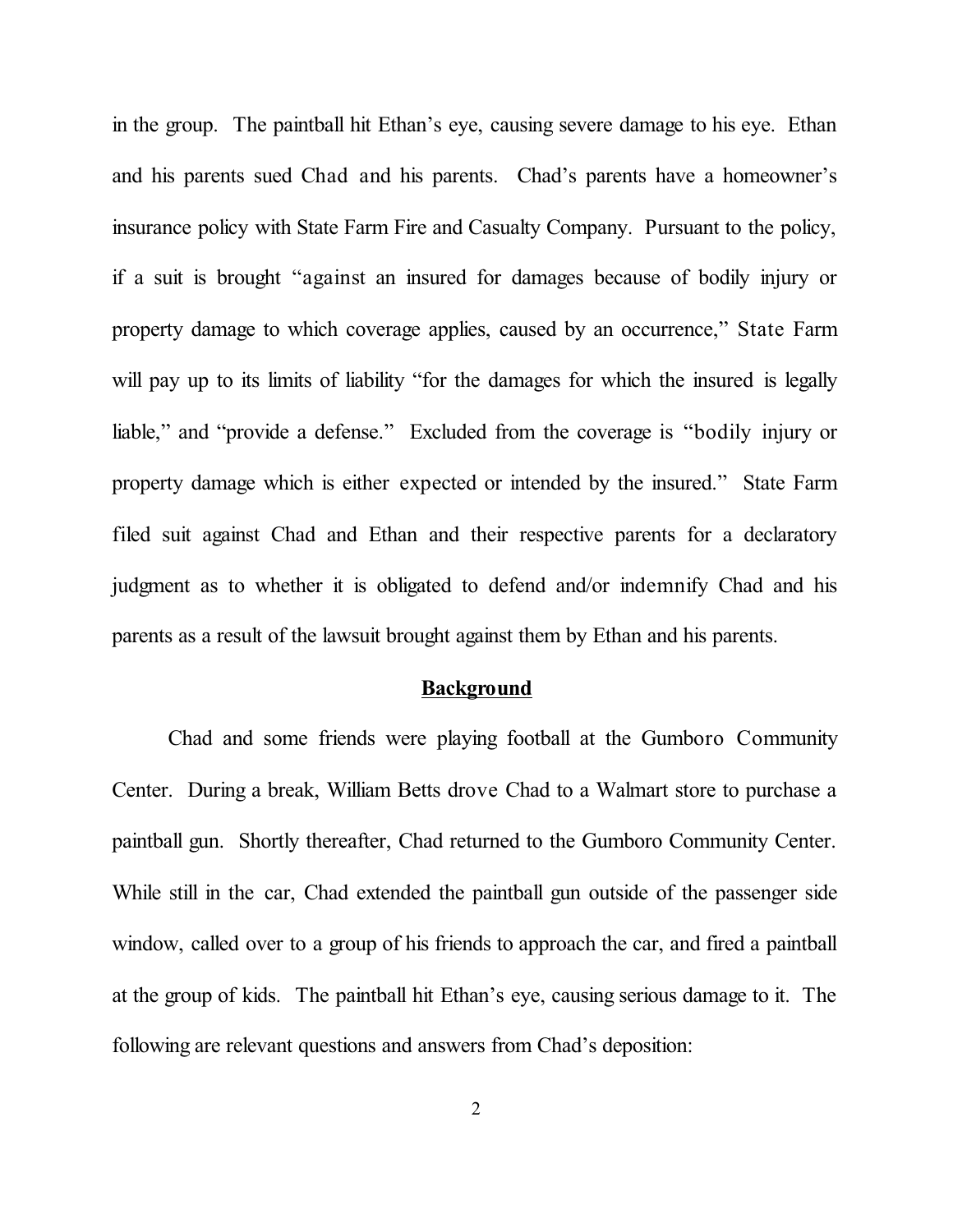- Q. You intended to shoot it at the group of people, is that correct?
- A. Yes. 2
- Q. When you pulled the trigger on the paintball marker, and it was in the direction of Joseph what did you expect to happen?
- A. I expected to, you know, get everyone wanting to play paintball.<sup>3</sup>
- Q. When you pulled the trigger on the paintball marker while it was pointed in the direction of Ethan Joseph, did you intend to hit him?
- A. Yes. 4
- Q. Okay. And you intended to hit him where?
- A. Feet, knees, somewhere low. It wasn't even exactly at Ethan, like in particular. It was just any of them really, to be honest.<sup>5</sup>
- Q. So you intended to him [*sic*] maybe somebody?
- A. Yes. 6
- Q. Did you understand that shooting the paintball marker at somebody may cause injury?
- A. Yes. 7

### **Standard of Review**

Summary Judgment is appropriate where there are no genuine issues of

- 3 *Id.* at 32-33.
- 4 *Id.* at 34.
- 5  *Id.*
- 6 Defendant's Exhibit C at 35.

7 *Id.* at 23.

<sup>2</sup> Defendant's Exhibit C at 21.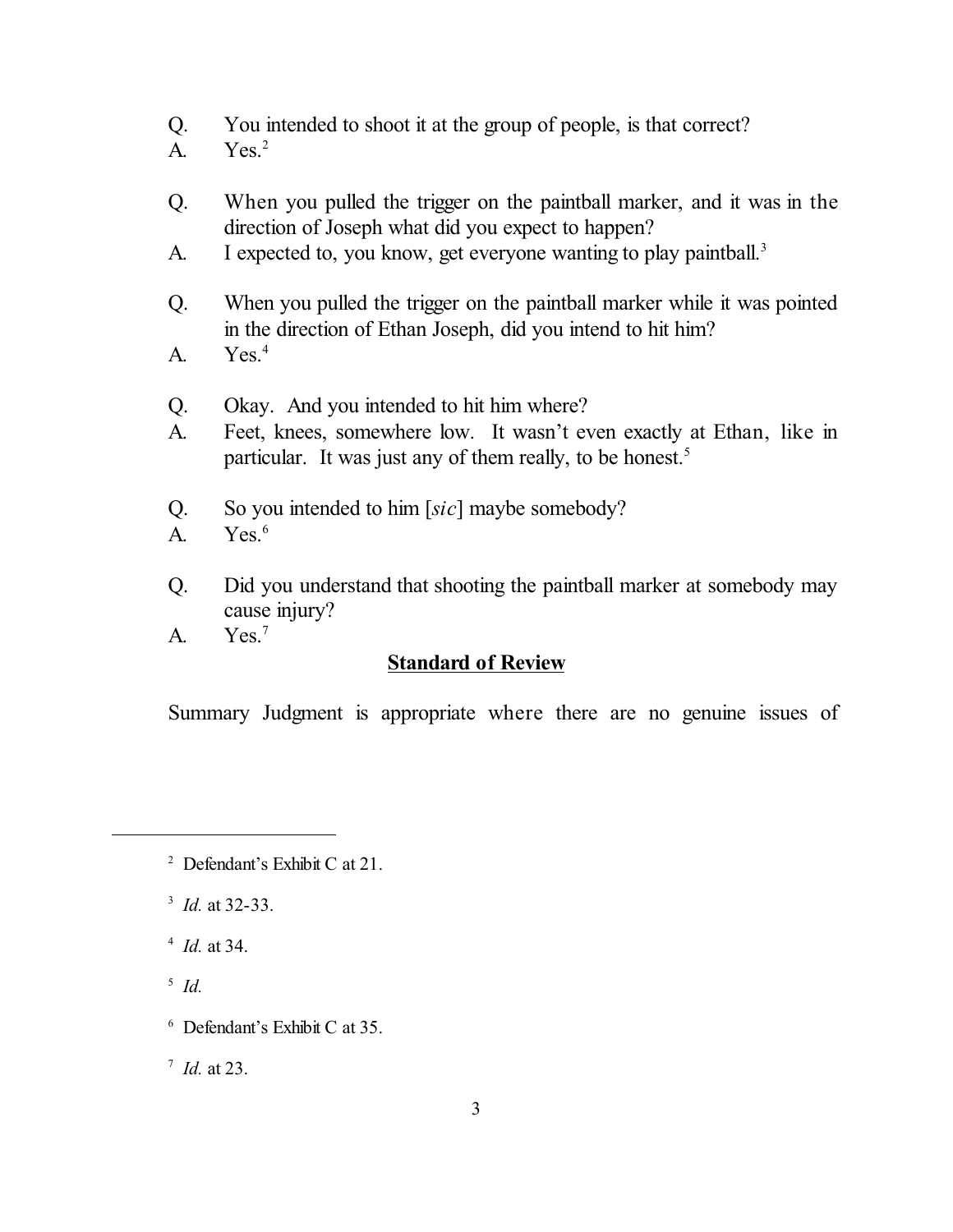material fact and the moving party is entitled to judgment as a matter of law.<sup>8</sup> The moving party must initially demonstrate that there is no genuine issue of material fact.<sup>9</sup> If that burden is met, the burden then shifts to the non-moving party to demonstrate that an issue of material fact remains in dispute. <sup>10</sup> Where the parties have filed cross motions for summary judgment and have not presented argument to the Court that there is an issue of fact material to the disposition of either motion, the Court shall deem the motions to be the equivalent of a stipulation for decision on the merits based upon the record submitted with the motions.<sup>11</sup> Neither party's motion will be granted unless no genuine issue of material fact exists and one of the parties is entitled to judgment as a matter of law.<sup>12</sup> Filing of a cross motion for summary judgment does not serve as a waiver of the party's right to assert the existence of a factual dispute as to the other party's motion.<sup>13</sup>

#### **Discussion**

Delaware law recognizes the validity of exclusion provisions in a homeowner's

10 *Id.*

13  *United Vanguard Fund, Inc. v. Take-Care, Inc.*, 693 A.2d 1076, 1079 (Del. 1997).

<sup>8</sup> Superior Court Civil Rule 56(c).

<sup>9</sup>  *Brzoska v. Olson*, 668 A.2d 1355, 1364 (Del. 1995).

<sup>&</sup>lt;sup>11</sup> Superior Court Civil Rule 56(h).

<sup>&</sup>lt;sup>12</sup> Emmons v. Hartford Underwriters Insurance Co., 697 A.2d 742, 745 (Del. 1997).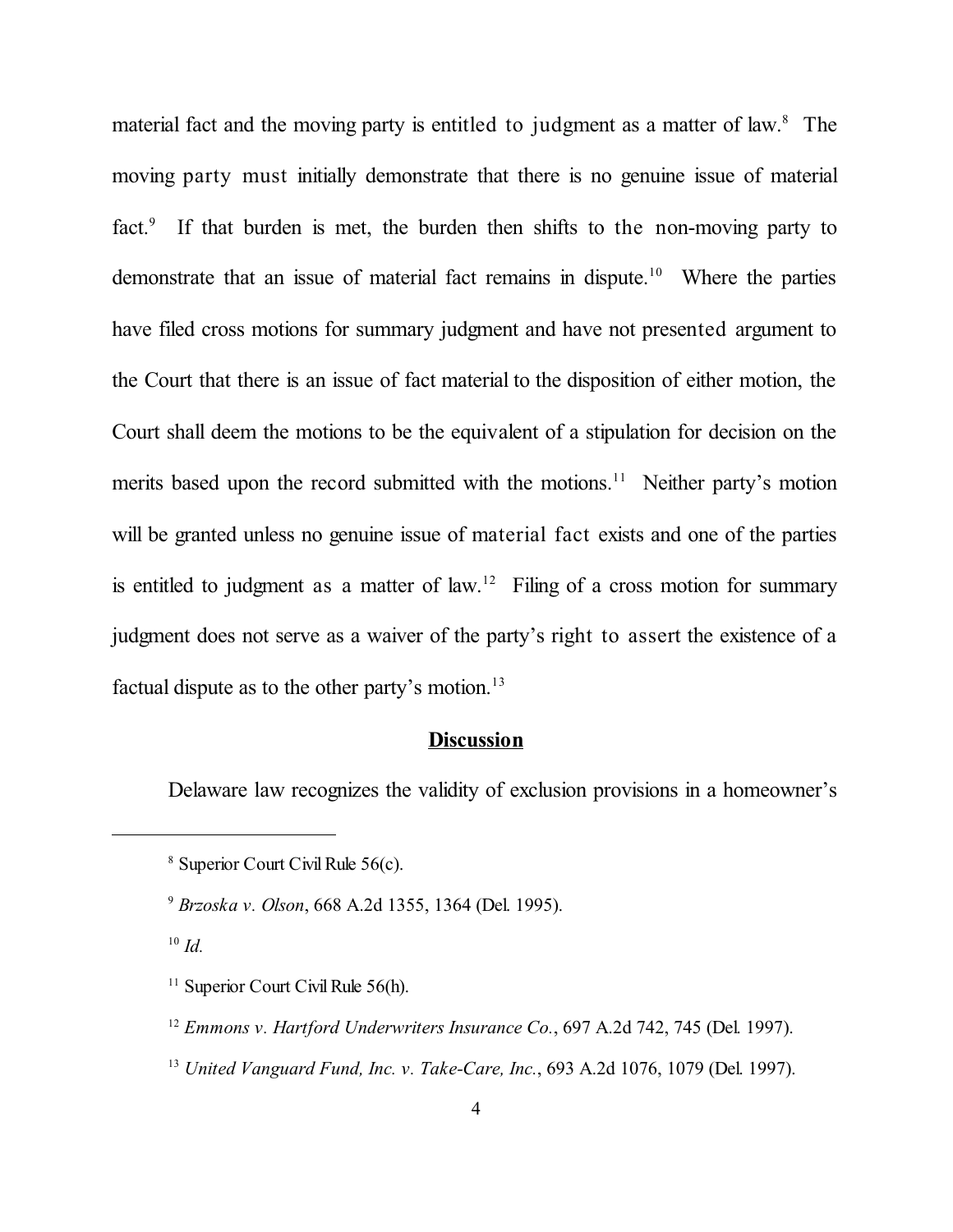insurance policy.<sup>14</sup> The policy in this case excludes coverage for bodily injury which is either expected or intended by the insured. There is a difference between "expected" and "intended" injury. Under Delaware law, an injury is "expected" if the actor knows or should have known there was a substantial probability that a certain result would take place.<sup>15</sup> The word "intended" as applied to an exclusion clause "denotes that the actor desired to cause the consequences of his act or believed that the consequences were substantially certain to result from it."<sup>16</sup> State Farm argues that Chad should have expected that his conduct would cause serious injury to Ethan's eye.

The facts are straightforward and undisputed. Chad used a paintball gun to intentionally fire a paintball at a group of kids. Chad intended to hit at least one of the kids in the group and he knew that in doing so he could cause injury to one of the kids. The paintball struck Ethan's eye, causing severe damage to his eye. While Chad did not intend to hit anyone of the kids in particular and he did not intend to cause serious harm to Ethan's eye, he intended and expected to hit one of the kids with the

<sup>14</sup>  *See, e.g. Farmer in the Dell Enterprises v. Farmers Mutual Insurance Company of Delaware, Inc.*, 514 A.2d 1097 (Del. 1986).

<sup>&</sup>lt;sup>15</sup> Keystone Insurance Company v. Walls, 2006 WL 1149143, at \*5 (Del. Super. Jan. 31, 2006).

<sup>&</sup>lt;sup>16</sup> Keystone Ins. Co., v. Walls, 2006 WL 1149143 (Del. Super. Jan. 31, 2006).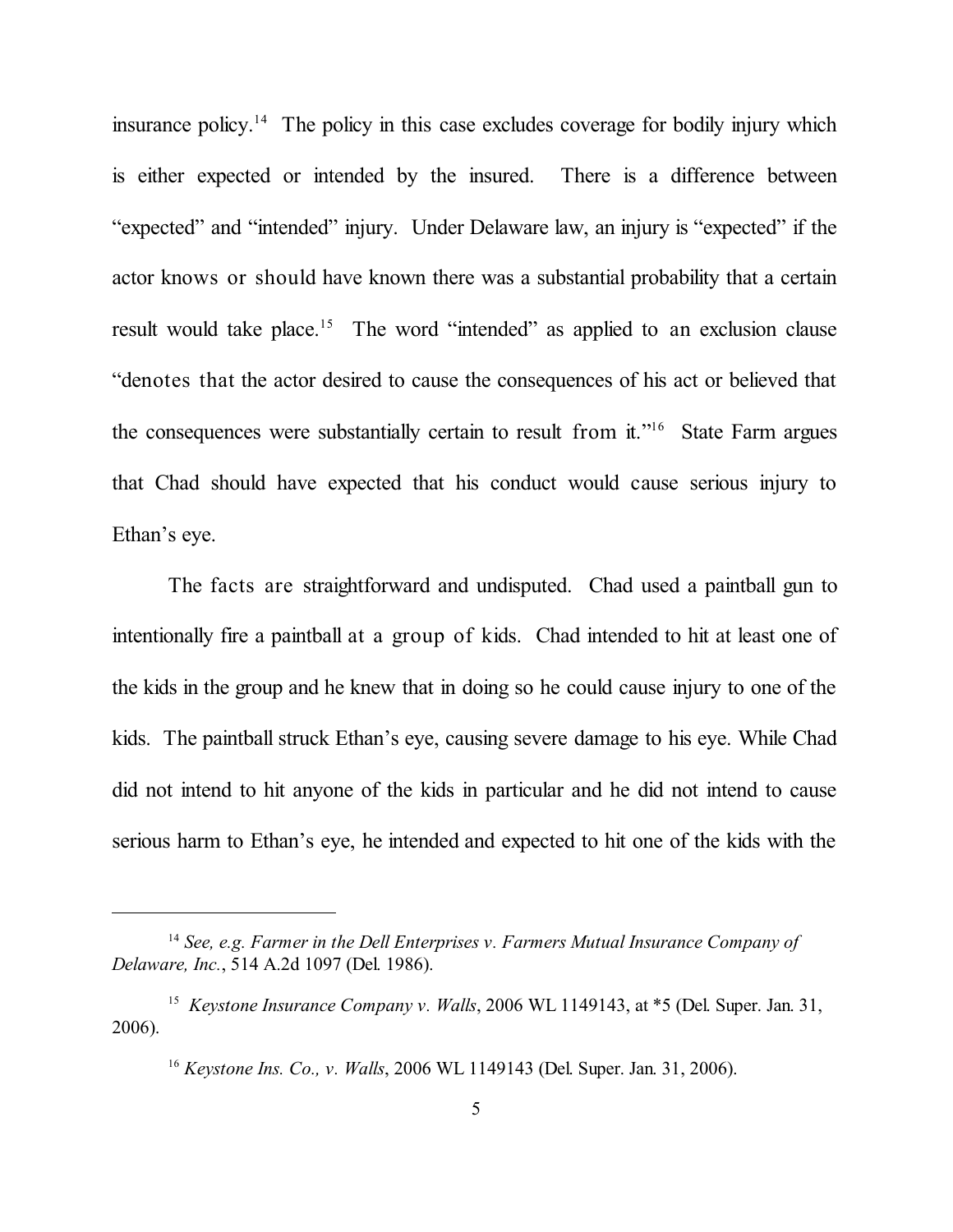paintball knowing it might cause injury to whomever he hit. Thus, the issue is should Chad have known that there was a substantial probability that his conduct could have seriously injured Ethan's eye. I conclude that Chad should have known that there was a substantial probability that his conduct could have seriously injured Ethan's eye. Chad was using a gun that fires a paintball. Chad knew that the paintball could cause injury. Notwithstanding that, Chad used the gun to fire a paintball at a group of kids that included Ethan. It should have come as no surprise to Chad that he seriously injured Ethan's eye, which is probably the most unprotected and therefore the most vulnerable part of a person's body.<sup>17</sup> I certainly agree with State Farm that this type of intentional conduct that creates a substantial probability of injury to another person is excluded from the homeowner's insurance policy that it issued to Chad's parents.

#### **Conclusion**

I have granted State Farm Fire and Casualty Company's Motion for Summary Judgment and denied Kathy A. Joseph and Ethan P. Joseph's Motion for Summary Judgment.

<sup>&</sup>lt;sup>17</sup> See *In re M.H.M*, 864 A.2d 1251, 1257 (Pa. Super. 2004) ("A paintball gun is capable of inflicting serious bodily injury, such as permanent eye injury and loss of vision. Indeed, in the game in which the paintball gun is used, the participants wear goggles to provide the necessary protection.").